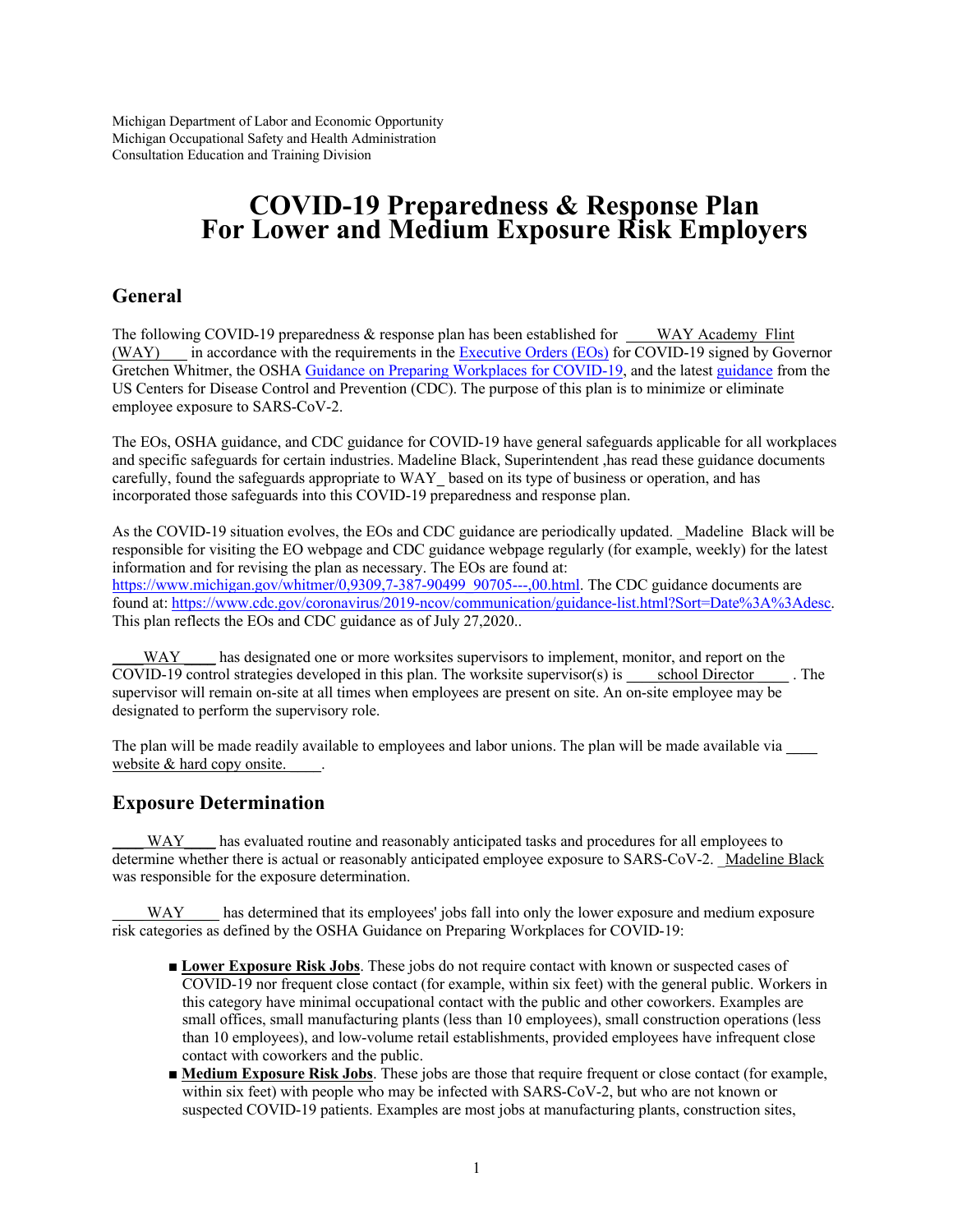schools, high-volume retail settings, and other high-population-density work environments.

Madeline Black verifies that WAY has no high risk exposure jobs. High exposure risk jobs have high potential for exposure to known and suspected cases of COVID-19. Examples are most jobs in healthcare, medical transport, nursing homes and residential care facilities, mortuaries, law enforcement, and correctional facilities. This sample plan is not intended for employers who have high exposure risk jobs.

WAY has categorized its jobs as follows:

(NOTE: Some jobs may have more than one type of exposure risk depending on the task or qualifying factors.)

| Job/Task | <b>Exposure Risk Determination</b><br>(Lower or Medium) | <b>Qualifying Factors</b><br>(For Example, No Public Contact,<br><b>Public Contact)</b> |
|----------|---------------------------------------------------------|-----------------------------------------------------------------------------------------|
| Director | Medium                                                  | Public contact                                                                          |
| Teachers | Medium                                                  | Public contact                                                                          |
| Staff    | Medium                                                  | Public contact                                                                          |
|          |                                                         |                                                                                         |
|          |                                                         |                                                                                         |
|          |                                                         |                                                                                         |

## **Engineering Controls**

\_\_\_\_ WAY \_\_\_\_ has implemented feasible engineering controls to minimize or eliminate employee exposure to SARS-CoV-2. Engineering controls involve isolating employees from work-related hazards using ventilation and other engineered solutions. In workplaces where they are appropriate, these types of controls reduce exposure to hazards without relying on worker behavior and can be the most cost-effective solution to implement.

For lower exposure risk jobs, new engineering controls are not required. For medium exposure risk jobs, engineering controls can include:

- Installing physical barriers (such as clear plastic sneeze guards) between coworkers or between workers and customers.
- Installing a drive-through window for customer service.
- Increasing the amount of ventilation in the building.
- Increasing the amount of fresh outdoor air that is introduced into the building.

Paul Fershee \_\_\_\_ will be responsible for seeing that the correct engineering controls are chosen, installed, maintained for effectiveness, and serviced when necessary.

The following engineering controls have been implemented:

| Job/Task          | <b>Engineering Control</b> |
|-------------------|----------------------------|
| Physical barriers | Functional management      |
| Social distancing | Supervisory oversight      |
| Masks             | Supervisory oversight      |
|                   |                            |
|                   |                            |
|                   |                            |

# **Administrative Controls**

Administrative controls are workplace policies, procedures, and practices that minimize or eliminate employee exposure to the hazard. Superintendent will be responsible for seeing that the correct administrative controls are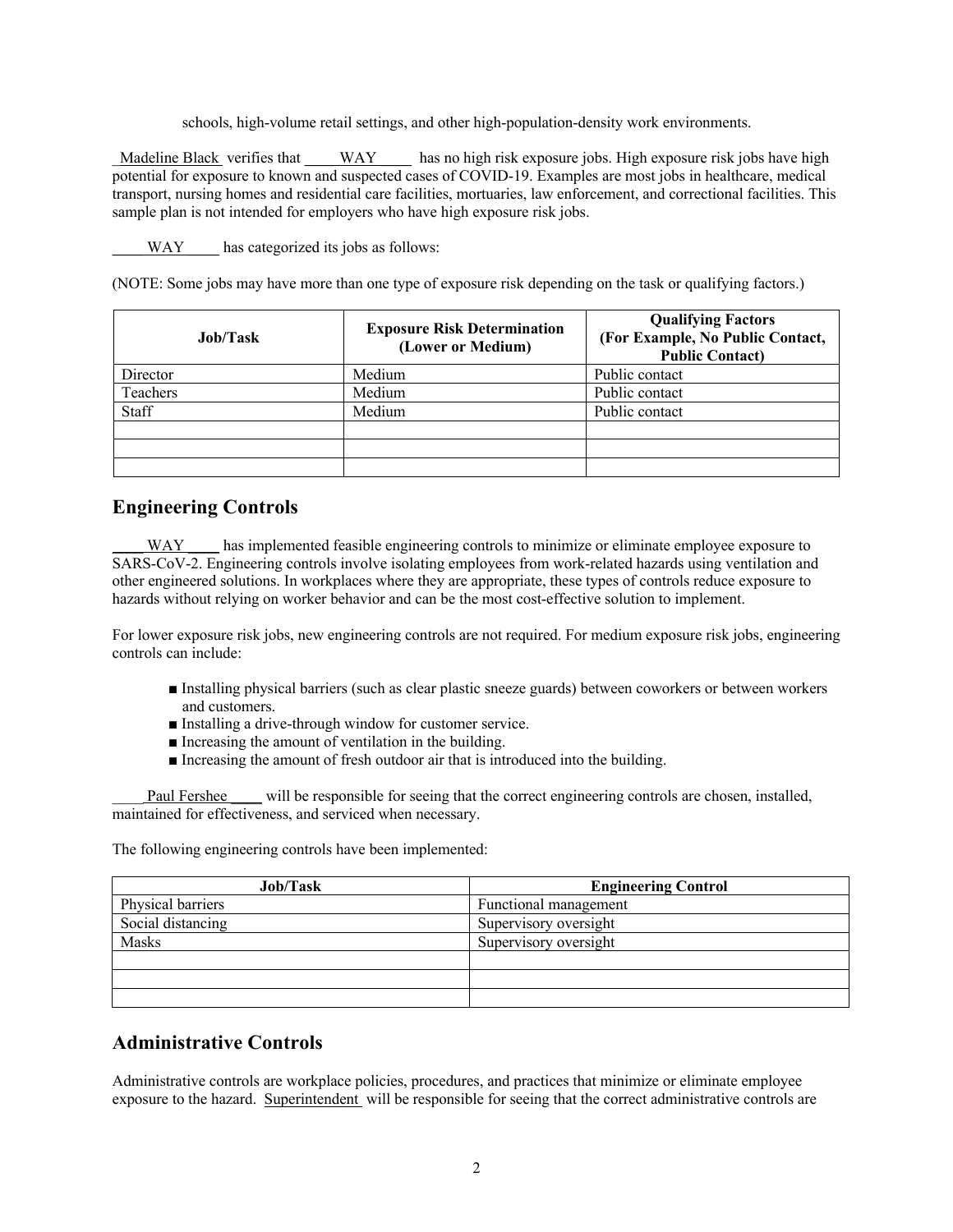chosen, implemented and maintained for effectiveness.

The following administrative controls have been established for \_\_\_\_ WAY\_\_\_\_:

(Choose the controls below that are feasible for your workplace. Delete the controls that are not feasible or applicable. Add additional rows for other feasible administrative controls that will be implemented. In the first column, indicate which jobs or tasks will use each administrative control.)

|                         | <b>Administrative Control</b><br>(For Example, Workplace Distancing, Remote Work, Notifying |  |
|-------------------------|---------------------------------------------------------------------------------------------|--|
| Job/Task                |                                                                                             |  |
|                         | <b>Customers</b> )                                                                          |  |
| All employees           | Maintain at least six feet from everyone on the worksite.                                   |  |
| Superintendent (S)      | Use ground markings, signs, and physical barriers to prompt employees to                    |  |
|                         | remain six feet from others.                                                                |  |
| $\mathbf S$             | Promote remote work (telecommuting) to the fullest extent possible.                         |  |
| S                       | Promote flexible work hours (staggered shifts) to minimize the number of                    |  |
|                         | employees in the facility at one time.                                                      |  |
| S                       | Establish alternating days or extra shifts to reduce the total number of                    |  |
|                         | employees in the facility at a given time.                                                  |  |
| ${\bf S}$               | Restrict business-related travel for employees to essential travel only.                    |  |
| S                       | Restrict face-to-face meetings. Communicate with others through phone,                      |  |
|                         | email, teleconferencing, and web conferencing.                                              |  |
| S                       | Restrict the number of customers in the establishment at any given time.                    |  |
| Director $(D)$          | Minimize the sharing of tools, equipment, and items.                                        |  |
| S                       | Provide employees with non-medical grade face coverings (cloth face                         |  |
|                         | coverings).                                                                                 |  |
| S                       | Require employees to wear cloth face coverings when they cannot                             |  |
|                         | consistently maintain six feet of separation from other individuals in the                  |  |
|                         | workplace.                                                                                  |  |
| S                       | Require customers and the public to wear cloth face coverings.                              |  |
| $\overline{\mathbf{S}}$ | Keep customers informed about symptoms of COVID-19 and ask sick                             |  |
|                         | customers to stay at home until healthy again. Encourage sick customers                     |  |
|                         | to use drive-through services, curbside pickup, or home delivery.                           |  |
| $\mathbf S$             | Provide customers and the public with tissues and trash receptacles.                        |  |
| S                       | Encourage customers to place orders for merchandise or services through                     |  |
|                         | the phone or web.                                                                           |  |
| S                       | Promote curbside and home delivery to minimize contact with customers.                      |  |
| D                       | Encourage proper cough and sneeze etiquette by employees, including                         |  |
|                         | covering coughs and sneezes and coughing and sneezing in one's elbows                       |  |
|                         | rather than hands.                                                                          |  |
| $\mathbf S$             | Ensure that sick leave policies are flexible and consistent with public                     |  |
|                         | health guidance, so employees do not go to work sick.                                       |  |
| S                       | Do not require a healthcare provider's note for employees who are sick                      |  |
|                         | with acute respiratory illness to validate their illness.                                   |  |
| S                       | Maintain flexible policies that permit employees to stay home to care for a                 |  |
|                         | sick family member.                                                                         |  |
|                         |                                                                                             |  |

# **Hand Hygiene**

Superintendent will be responsible for seeing that adequate handwashing facilities are available in the workplace and that regular handwashing is required. Frequency of such handwashing will be determined in part by factors such as when and how often the employees' hands are potentially exposed to SARS-CoV-2. When handwashing facilities are not available, \_\_\_\_WAY \_\_\_ shall provide employees with antiseptic hand sanitizers or towelettes. \_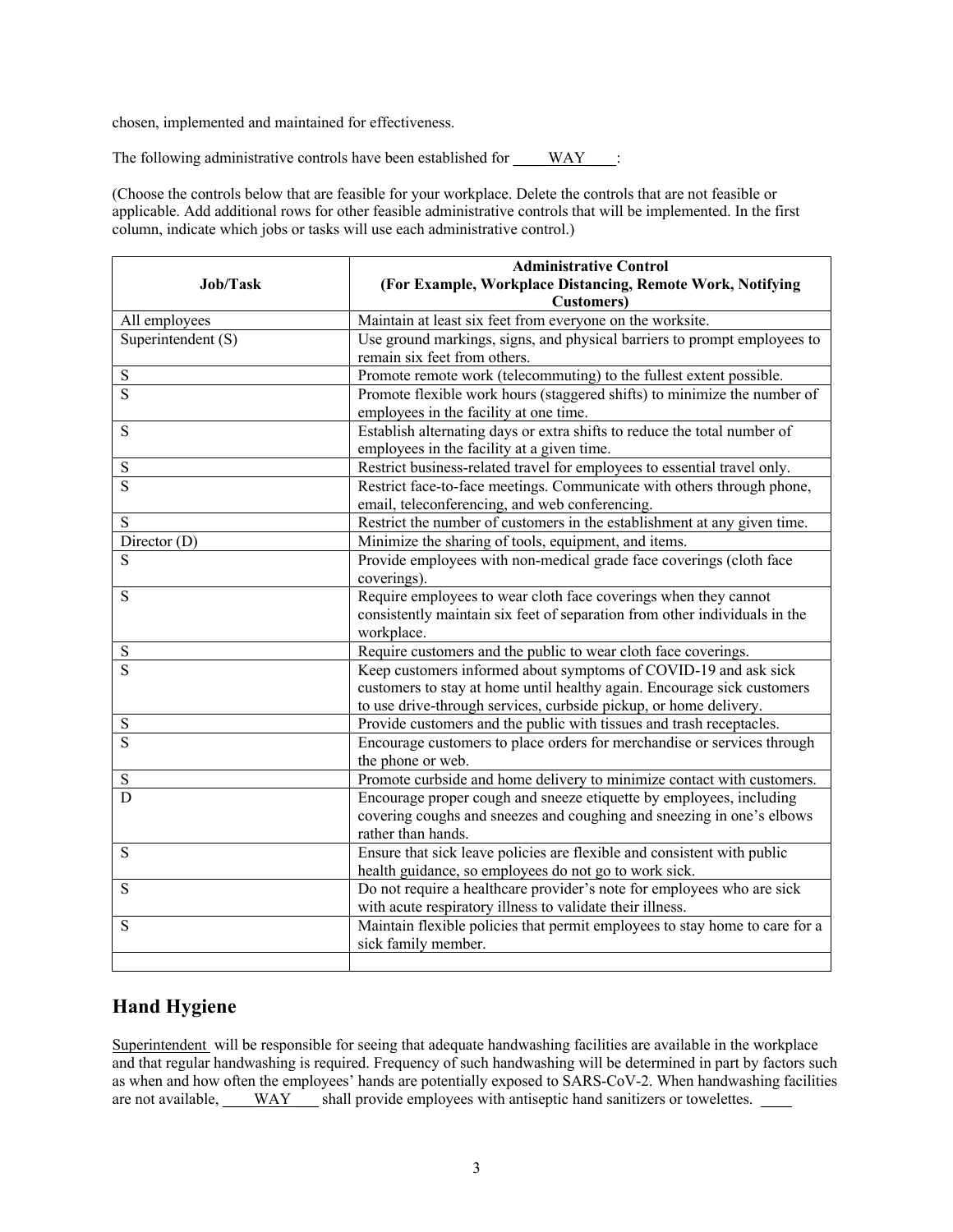WAY will provide time for employees to wash hands frequently and to use hand sanitizer.

# **Disinfection of Environmental Surfaces**

WAY will increase facility cleaning and disinfection to limit exposure to COVID-19, especially on hightouch surfaces (for example, door handles), paying special attention to parts, products, and shared equipment (for example tools, machinery, vehicles). \_\_\_\_ WAY \_\_ will make cleaning supplies available to employees upon entry and at the worksite.

\_Superintendent will be responsible for seeing that environmental surface in the workplace are cleaned and disinfected. Frequency of such disinfection will be determined in part by factors such as when and how often the environmental surfaces are potentially exposed to SARS-CoV-2. When choosing cleaning chemicals, WAY will consult information on Environmental Protection Agency (EPA)-approved disinfectant labels with claims against emerging viral pathogens. Products with EPA-approved emerging viral pathogens claims are expected to be effective against SARS-CoV-2 based on data for harder to kill viruses. The manufacturer's instructions for use of all cleaning and disinfection products will be strictly adhered to.

The following is a list of environmental surfaces, methods used to disinfect, and the frequency of such disinfection:

| <b>Surface</b>   | <b>Method/Disinfectant Used</b> | <b>Schedule/Frequency</b> |
|------------------|---------------------------------|---------------------------|
| Tables/desks     | Bleach solution (BS)            | $2x$ daily                |
| Chairs           | BS                              | 2x daily                  |
| Door handles     | BS                              | Hourly                    |
| Technology       | BS                              | After use                 |
| Office equipment | BS                              | After use                 |
|                  |                                 |                           |

WAY will perform enhanced cleaning and disinfection after persons confirmed to have COVID-19 have been in a work area. In the interim, that work area will be temporarily closed, and employees will be sent home or relocated. Superintendent will be responsible for seeing that this protocol is followed.

The following methods will be used for enhanced cleaning and disinfection:

#### *(LIST ENHANCED METHODS)*

# **Personal Protective Equipment (PPE)**

will provide employees with personal protective equipment for protection from SARS-CoV-2 appropriate to the exposure risk associated with the job. The PPE policy will follow the CDC and OSHA guidance applicable to the industry and types of jobs at the workplace, and it will be in accordance with latest EOs.

All types of PPE are to be:

- Selected based upon the hazard to the worker.
- Properly fitted and periodically refitted as applicable.
- Consistently and properly worn.
- Regularly inspected, maintained, and replaced, as necessary.
- Properly removed, cleaned, and stored or disposed of, as applicable, to avoid contamination of self, others, or the environment.

WAY \_\_\_ will provide non-medical grade face coverings (cloth face coverings) to employees. (Cloth face coverings are technically not considered PPE.) \_\_\_WAY\_\_\_ will require employees to wear face coverings when they cannot consistently maintain six feet of separation from other individuals in the workplace. WAY will consider face shields when employees cannot consistently maintain three feet of separation from other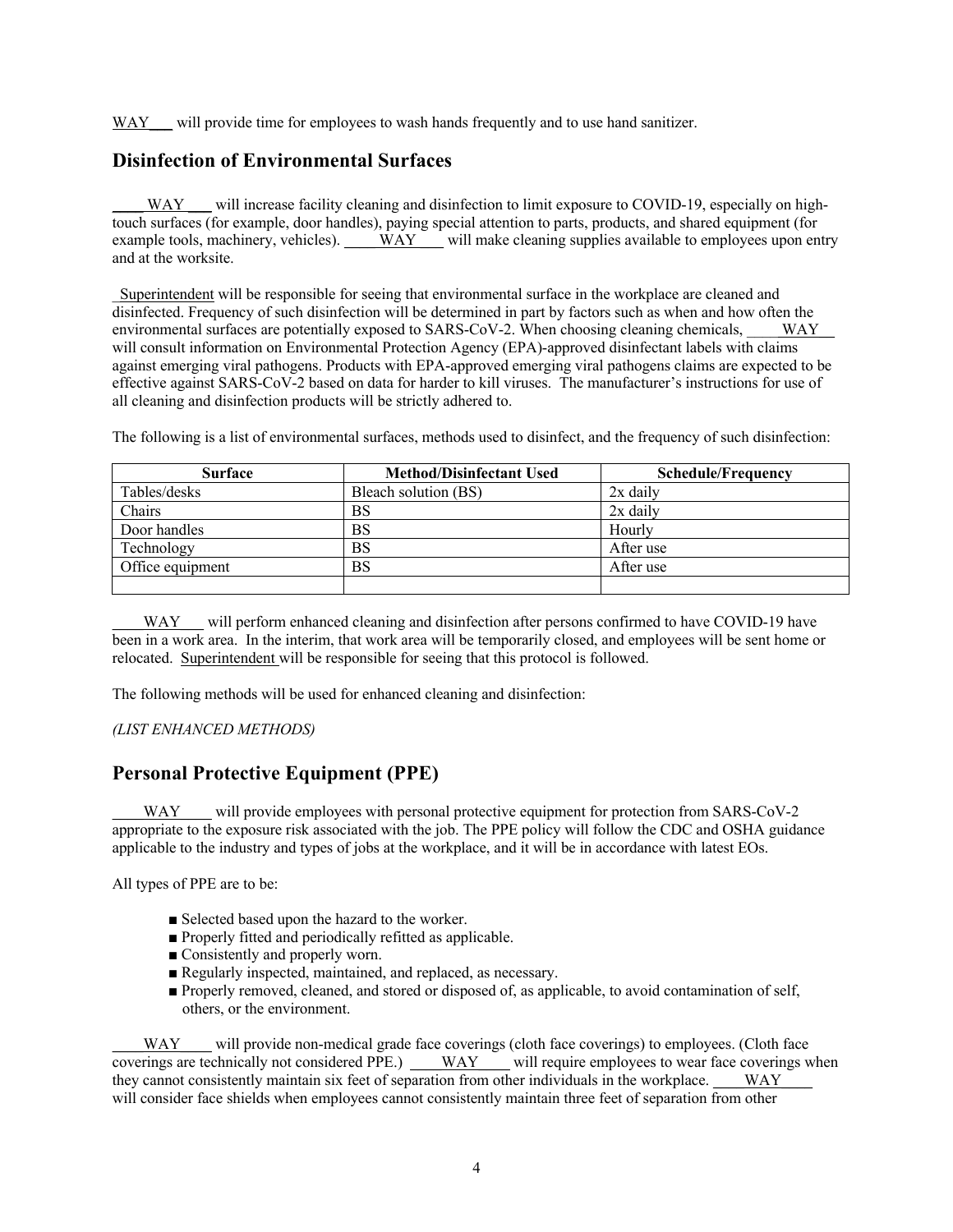individuals in the workplace.

The following type(s) of PPE have been selected for use:

| Job/Task                 | <b>PPE</b> |
|--------------------------|------------|
| Teacher, director, staff | N95 masks  |
| Same                     | Shields    |
| Same                     | Gloves     |
| Same                     | Sanitizer  |
|                          |            |
|                          |            |

## **Health Surveillance**

WAY has implemented a screening protocol to identify known or suspected cases of COVID-19 among employees and isolate them from the remainder of the workforce. \_ Director will be responsible for ensuring that all required health surveillance provisions are performed.

As workers enter the place of employment at the start of each work shift, \_\_\_\_WAY\_\_\_\_ will have employees selfscreen for COVID-19. WAY will have employees complete a questionnaire covering the signs and symptoms of COVID-19 and their exposure to people with suspected or confirmed COVID-19. When obtainable, a no-touch thermometer will be used for temperature screening of employees. WAY will similarly screen contractors, suppliers, and any other individuals entering the worksite.

Employees have been directed to promptly report any signs and symptoms of COVID-19 to Superintendent before and during the work shift. WAY has provided employees with instructions for how to make such a report to the employer.

The specific instructions for employee reporting signs and symptoms of COVID-19 are as follows:

#### *(LIST REPORTING INSTRUCTIONS PROVIDED TO EMPLOYEES)*

WAY will physically isolate any employees with known or suspected COVID-19 from the remainder of the workforce, using measures such as, but are not limited to:

- Not allowing known or suspected cases to report to or remain at their work location.
- Sending known or suspected cases to a location (for example, home) where they are self-isolating during their illness.
- Assigning known or suspected cases to work alone at the location where they are self-isolating during their illness.

WAY will not discharge, discipline, or otherwise retaliate against employees who stay at home or who leave work when they are at particular risk of infecting others with COVID-19.

When an employee is identified with a confirmed case of COVID-19, within 24 hours, Superintendent will notify both the local public health department, and any co-workers, contractors, or suppliers who may have come into contact with the person who is the confirmed case of COVID-19. When notifying coworkers, contractors, and suppliers, WAY\_\_\_ will not reveal the name or identity of the confirmed case.

WAY will allow employees with a confirmed or suspected case of COVID-19 to return to the workplace only after they are no longer infectious according to the latest guidelines from the CDC.

# **Training**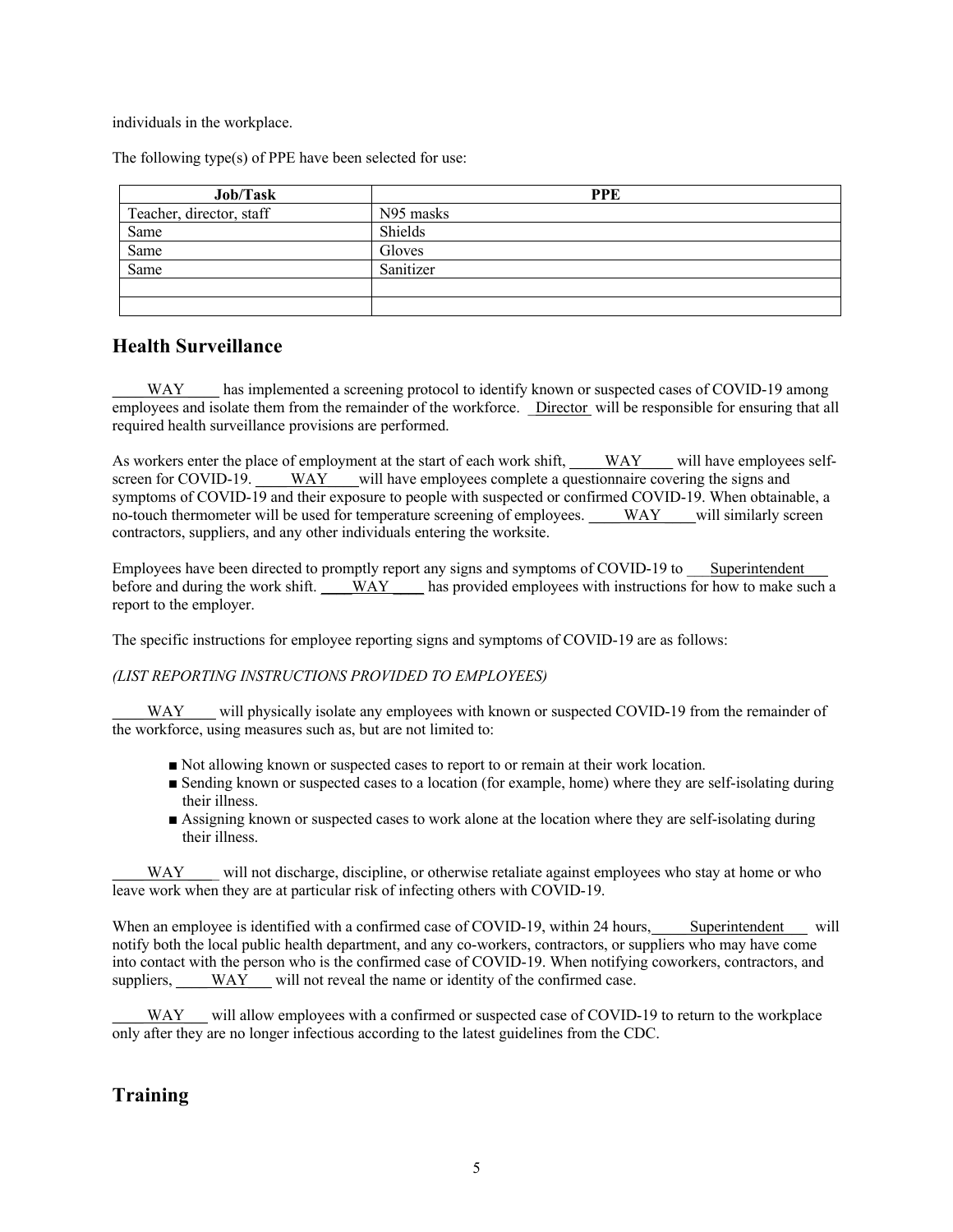(Name or job title of responsible person) shall coordinate SARS-CoV-2 training and ensure compliance with all training requirements.

 $\frac{WAY}{WAY}$  will train workers on, at a minimum:

- 1. Routes by which the virus causing COVID-19 is transmitted from person to person.
- 2. Distance that the virus can travel in the air, as well as the time it remains viable in the air and on environmental surfaces.
- 3. Symptoms of COVID-19.
- 4. Workplace infection-control practices.
- 5. The proper use of PPE, including the steps for putting it on and taking it off.
- 6. Steps the worker must take to notify the business or operation of any symptoms of COVID-19 or a suspected or confirmed diagnosis of COVID-19.
- 7. How to report unsafe working conditions.

Superintendent shall create a record of the training. The record will list the names of the employees trained, the training date, name of trainer, and content of training.

# **Recordkeeping**

WAY will maintain the following records as they relate to the COVID-19 preparedness and response plan:

- 1. Training records.
- 2. A record of daily entry self-screening results for all employees or contractors entering the workplace, including a questionnaire covering signs and symptoms of COVID-19 and exposure to people with suspected or confirmed COVID-19.
- 3. When an employee is identified with a confirmed case of COVID-19, a record that within 24 hours the local public health department was notified as well as any co-workers, contractors, or suppliers who may have come into contact with the person who was the confirmed case of COVID-19.

Assistant to Superintendent will ensure that the records are kept.